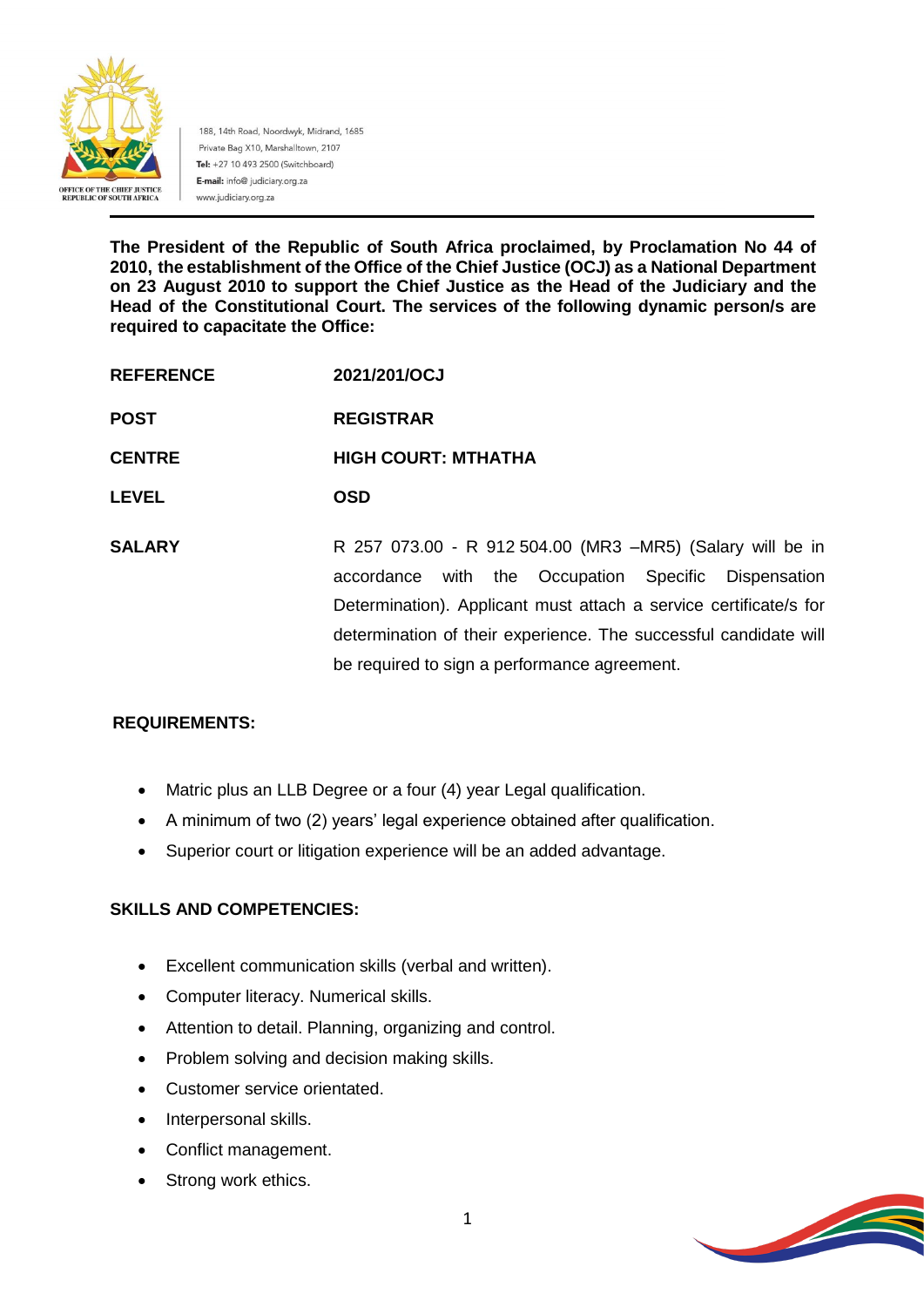- Professionalism.
- Ability to work under pressure and meeting of deadlines.
- Results driven.
- Honesty/Trustworthy.
- Observance of confidentiality

### **KEY PERFORMANCE AREAS:**

- Co-ordination of Case Flow Management support process to the Judiciary and Prosecution.
- Manage the issuing of all processes.
- Initiating Court Proceedings.
- Co-ordinate, interpreting services, appeals and reviews.
- Process unopposed divorces and the facilitation of Pre-Trial conferences.
- Quality checks on Criminal Record Book.
- Authenticate signatures of Legal Practitioners, Notaries and Sworn Translators.
- Supervision and management of staff.
- Provide practical training and assistance to the Registrars' Clerks.
- Ensure annotation of relevant publications, codes, acts and rules.
- Attend to and execute requests from the Judiciary in connection with cases and case related matters.
- Exercise control over the management and safekeeping of case records and the record room.
- Deal with the files in terms of the relevant codes and Legislation.

#### **ENQUIRIES: Ms. N Biko Tel No: (043) 726 8580**

**APPLICATIONS:** Quoting the relevant reference number, direct your application to: The Provincial Head, Office of the Chief Justice, Private Bag x 13012, Cambridge, 5206, East London or hand deliver applications to 59 Western Avenue, Sanlam Park Building, 2nd Floor, Vincent, 5242, East London.

#### **CLOSING DATE: 05 NOVEMBER 2021**

**NOTE:** Office of the Chief Justice is an equal opportunity employer. In the filling of these posts, the Employment Equity Plan of the Department will be taken into consideration and preference will be given to Women and



**STEAMERS**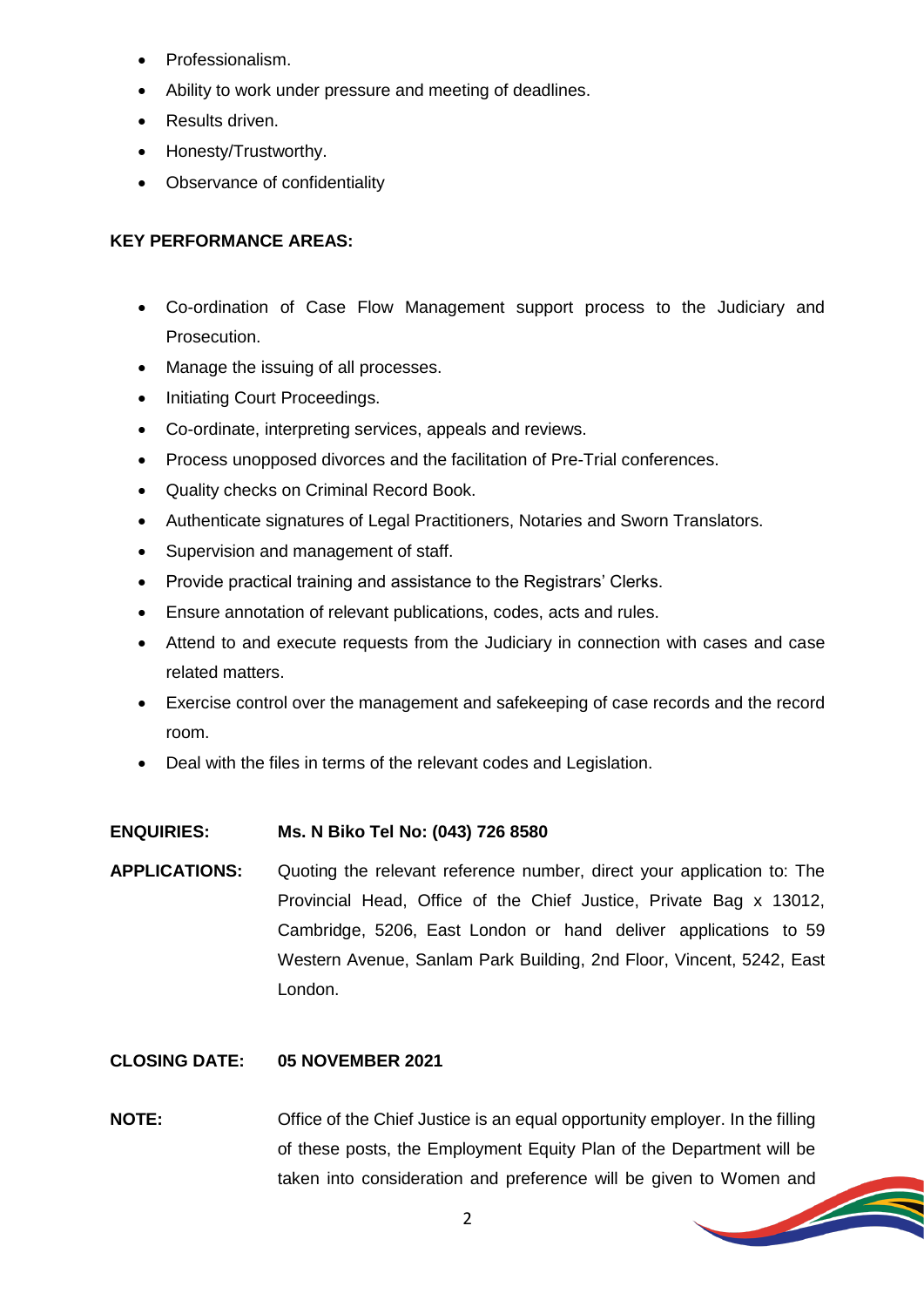Persons with Disabilities.

All applications must be in a *NEW Z83* form, which can be downloaded on internet at [www.judiciary.org.za/](http://www.judiciary.org.za/) [www.dpsa.gov.za/dpsa2g/vacancies.asp](http://www.dpsa.gov.za/dpsa2g/vacancies.asp) or obtainable from any Public Service Department. Each application form must be fully completed, duly signed and initialed by the applicant. The application must indicate the correct job title, the office where the position is advertised and the reference number as stated in the advert. Failure to fully complete the form, sign and initial by the applicant will lead to disqualification of the application during the selection process. Received applications using the **old Z83** will not be considered. A recent comprehensive CV; contactable referees (telephone numbers and email addresses must be indicated); copies of qualifications and Identity Document and driver's license (where appropriate) and any other relevant documents should be attached (Only shortlisted candidates will be required to submit certified documents/copies on or before the day of the interviews). Should you be in a possession of foreign qualification, it must be accompanied by an evaluation certificate from the South African Qualification Authority (SAQA). All non-SA citizens must attach a copy of proof of permanent residence in South Africa to their applications. Dual citizenship holder must provide the Police Clearance certificate from country of origin. Suitable candidates will be subjected to a personnel suitability check (criminal record, financial checks, qualification verification, citizenship checks, reference checks and employment verification). Correspondence will be limited to short-listed candidates only. If you have not been contacted within three (3) months after the closing date of this advertisement, please accept that your application was unsuccessful. The Department reserves the right not to make any appointment(s) to the advertised post(s). Applicants who do not comply with the above-mentioned requirements, as well as applications received late, will not be considered. The Department does not accept applications via fax or email. Failure to submit all the requested documents will result in the application not being considered during the selection process.

In the filling of vacant posts, the objectives of section 195 (1)(i) of the Constitution of South Africa, 1996 (Act 108 of 1996), the Employment Equity imperatives as defined by the Employment Equity Act, 1998 (Act

**Soldiers** 



3